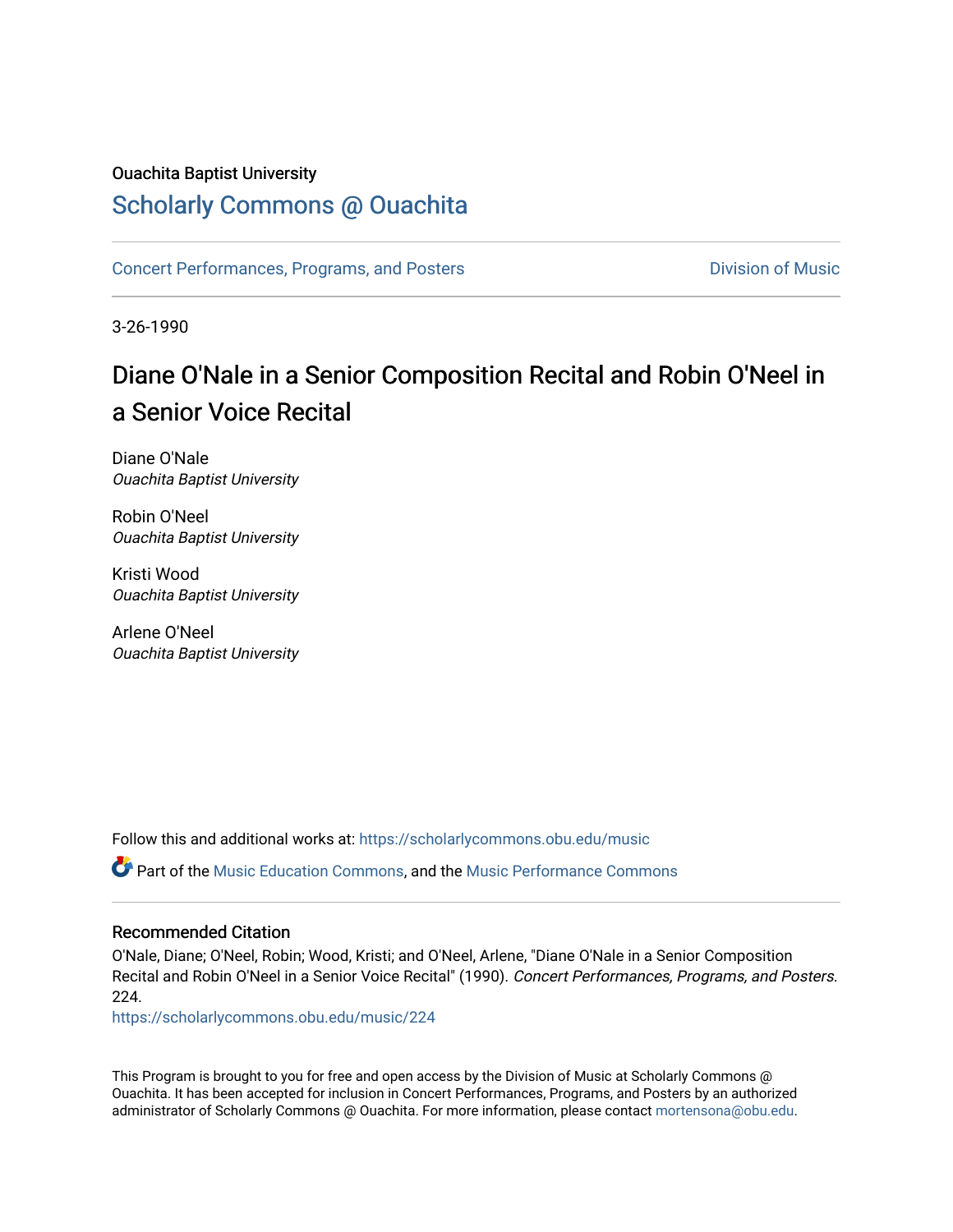# OUACHITA BAPTIST UNIVERSITY SCHOOL OF MUSIC

 $\mathcal{S} = \{ \mathcal{S} \}$  . The  $\mathcal{S}$ 

# DIANE O'NALE

## IN

# SENIOR COMPOSITION RECITAL

and

# ROBIN O'NEEL, Soprano

Kristi Wood, Piano Arlene O'Neel, Piano

in

## SENIOR VOICE RECITAL

March 26, 1990 7:30 p.m.

MABEE FINE ARTS CENTER RECITAL HALL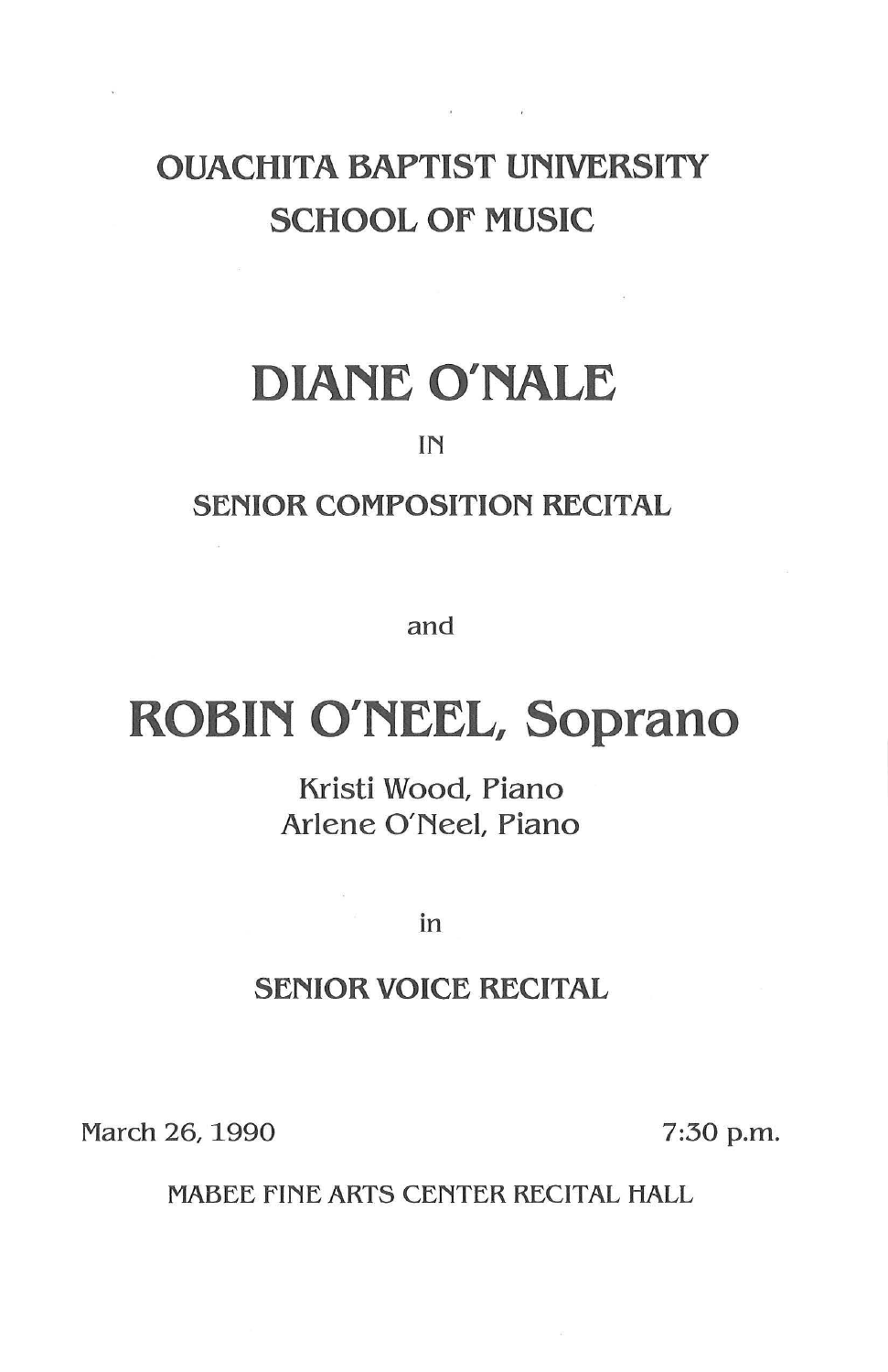### **PROGRAM**

# I

Fanfare for the March on Jericho.............. D. O'Nale

Cameron Hedrick. Trumpet Kristi Hart. Trumpet Ki Peppers, French Hom

Tony Hutchins, Trombone Kim Casey, Trombone Kristy Lindsey, Timpani

#### II

Chere nuit ............................. Alfred Bachelet (1864-1944)

Geistliche Lieder ............................ J.S. Bach Kommt. Seetin, dieser Tag Komm, siisser Tod (1685-1750)

### Miss O'Neel

### III

Four Short Songs from "The Singer" ......... D. O'Nale

- I. I Knew a Blind Man
- II. It is Strange
- */11.* In Hell There is no Music
- W. Before the Song

Beth Spencer, Mezzo-Soprano Michelle Murphy, Piano

#### IV

| How Do I Love Thee?  Norman Dello Joio<br>(b. 1913) |
|-----------------------------------------------------|
| $(1833 - 1897)$                                     |
|                                                     |

#### Miss O'Neel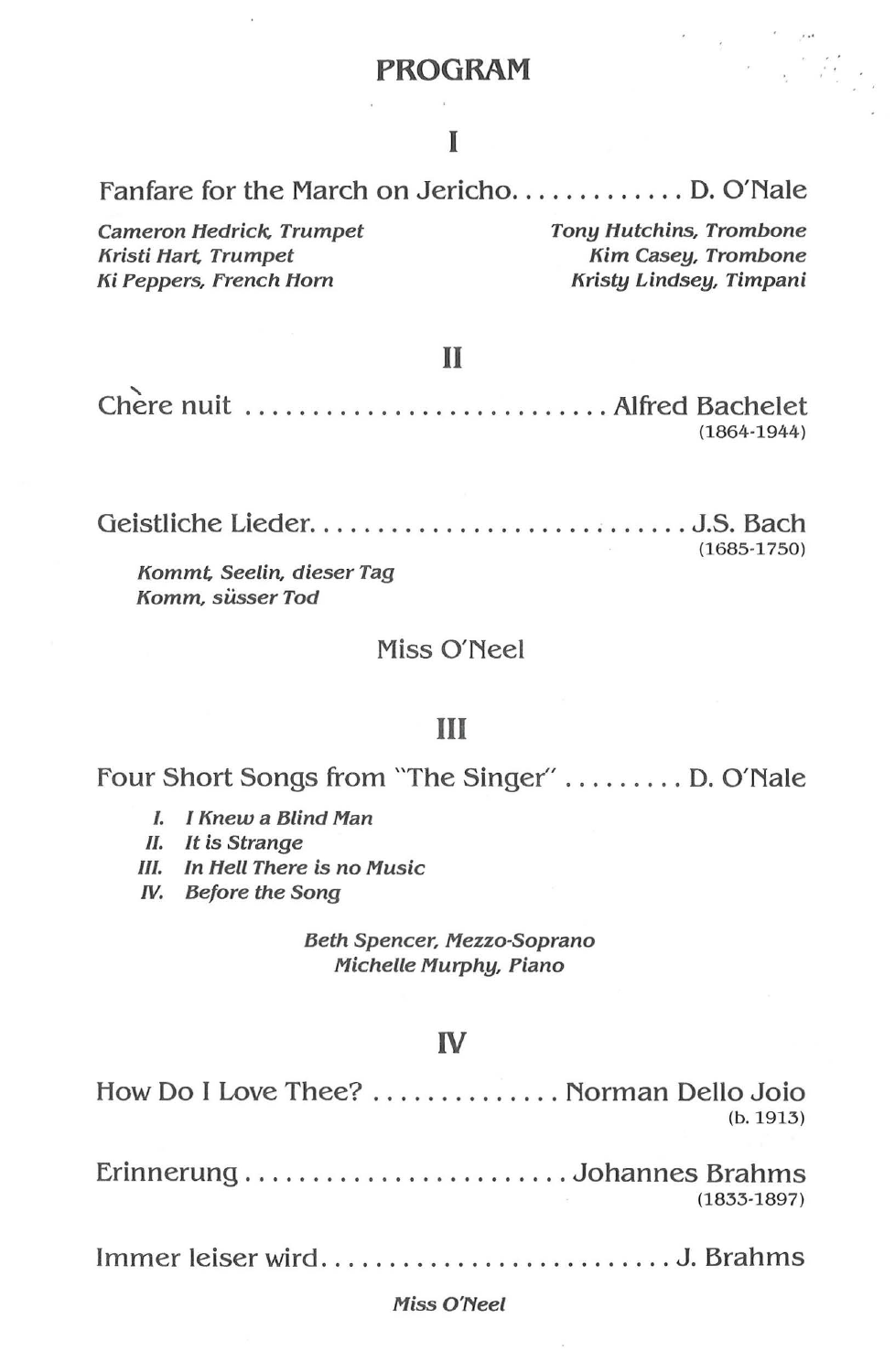Two Songs From a Child's Memory........... D. O'Nale In Memoriam

The Gift

#### Shaun Walvoord, Piano

# VI

| Les Nuits d'Ete  Hector Berlioz | $(1803 - 1869)$ |
|---------------------------------|-----------------|
| <i>Villanelle</i>               |                 |
| La Bohème  Giacomo Puccini      | $(1858-1924)$   |

Mi chiamano Mimi

Miss O'Neel

### VII

| The Vision of the "Ancient of Days" |  |
|-------------------------------------|--|

#### Ouachita Singers Paul Reed, Bass

Following the program the members of Theta Beta Chapter of Tau Beta Sigma will sing their Loyalty Song.

The members of Epsilon Delta Chapter of Sigma Alpha Iota will sing their Chorale.

 $\mathbf{r}$  and  $\mathbf{r}$  and  $\mathbf{r}$